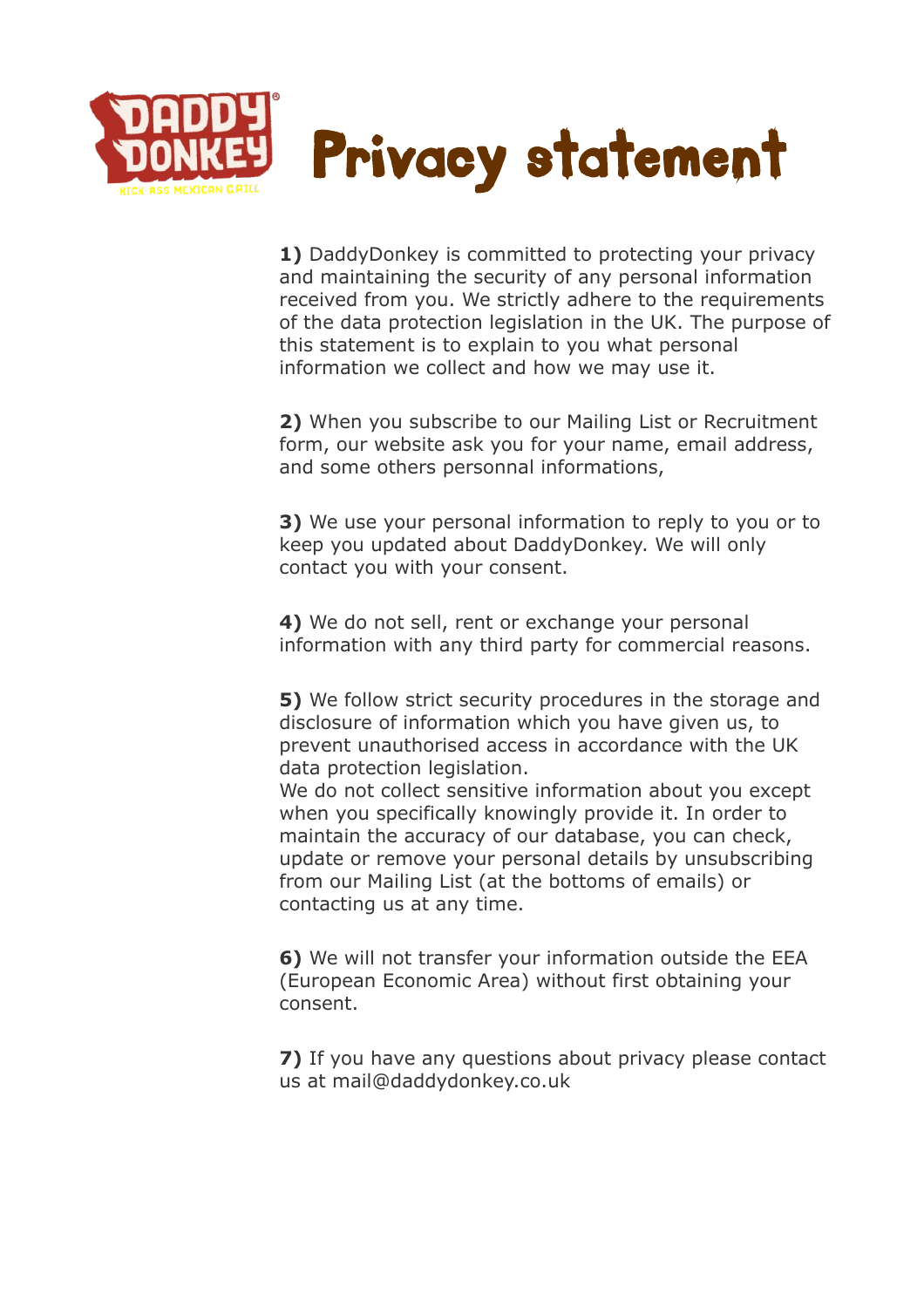

### **1) ACCEPTANCE OF TERMS**

Your access to and use of www.daddydonkey.co.uk ("the Website") is subject exclusively to these Terms and Conditions. You will not use the Website for any purpose that is unlawful or prohibited by these Terms and Conditions. By using the Website you are fully accepting the terms, conditions and disclaimers contained in this notice. If you do not accept these Terms and Conditions you must immediately stop using the Website.

# **2) ADVICE**

The contents of the Website do not constitute advice and should not be relied upon in making or refraining from making, any decision.

# **3) CHANGES TO WEBSITE**

DaddyDonkey reserves the right to:

**3.1** change or remove (temporarily or permanently) the Website or any part of it without notice and you confirm that DaddyDonkey shall not be liable to you for any such change or removal; and

**3.2** change these Terms and Conditions at any time, and your continued use of the Website following any changes shall be deemed to be your acceptance of such change.

# **4) LINKS TO THIRD PARTY WEBSITES**

The Website may include links to third party websites that are controlled and maintained by others. Any link to other websites is not an endorsement of such websites and you acknowledge and agree that we are not responsible for the content or availability of any such sites.

# **5) COPYRIGHT**

**5.1** All copyright, trade marks and all other intellectual property rights in the Website and its content (including without limitation the Website design, text, graphics and all software and source codes connected with the Website) are owned by or licensed to DaddyDonkey or otherwise used by DaddyDonkey as permitted by law.

**5.2** In accessing the Website you agree that you will access the content solely for your personal, non-commercial use. None of the content may be downloaded, copied, reproduced, transmitted, stored, sold or distributed without the prior written consent of the copyright holder. This excludes the downloading, copying and/or printing of pages of the Website for personal, non-commercial home use only.